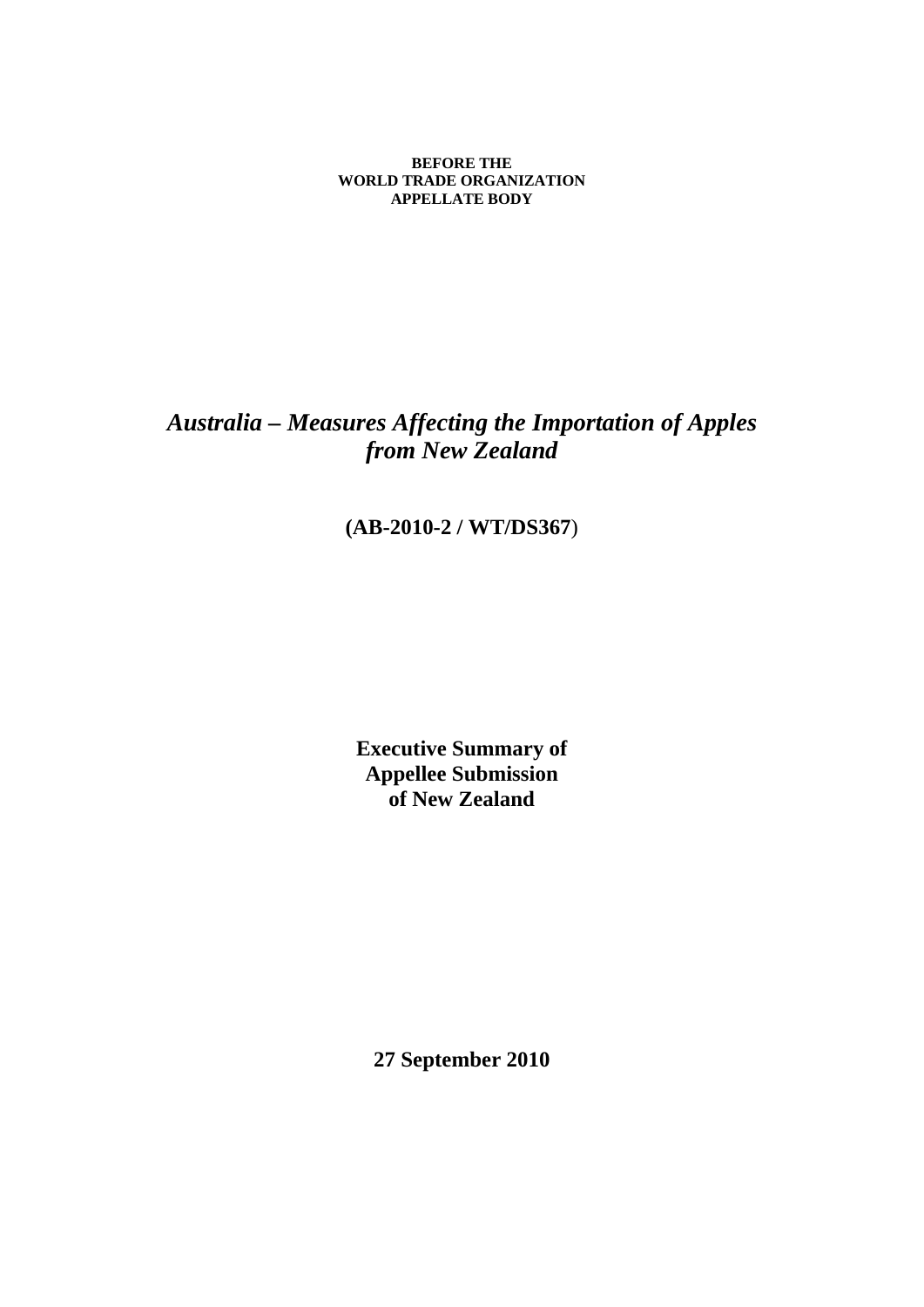## **I. INTRODUCTION**

1. In response to Australia's appeal against the decision of the Panel in *Australia – Measures Affecting the Importation of Apples from New Zealand,* New Zealand will demonstrate that the Panel was correct in finding that Australia's measures at issue in the dispute, both as a whole and individually, are inconsistent with Articles 5.1, 5.2, 2.2, and 5.6 of the *Agreement on the Application of Sanitary and Phytosanitary Measures*  (the SPS Agreement). New Zealand accordingly requests that the Panel's findings on these matters be upheld by the Appellate Body.

## **II. DETAILED REBUTTAL OF AUSTRALIA'S ARGUMENTS**

A. MISINTERPRETATION OF ANNEX A(1) TO THE SPS AGREEMENT: GROUND A

2. Australia argues that the Panel erred in reaching the conclusion that the 16 measures at issue, both as a whole and individually, constitute SPS measures within the meaning of the definition in Annex A(1) of the SPS Agreement.

3. In its appellant submission, Australia revives its flawed distinction between "ancillary" and "principal" measures, and its argument that ancillary measures are not in themselves "SPS measures". The Panel did not "see the relevance or validity" of Australia's argument, and New Zealand submits that Australia's arguments on appeal should be similarly rejected.

4. Australia does not provide any interpretative basis for its argument that "'ancillary' administrative processes or procedures" should not be identified as separate SPS measures. Nor is there any basis for Australia's assertion that the Panel was required to ask whether the measures met three "essential characteristics" under Annex A(1). The Panel approached the issue in accordance with the text of the SPS Agreement and the relevant jurisprudence, and in fact responded to all of the points that Australia now suggests that the Panel did not address. Australia's additional argument that the second part of the definition in Annex A(1) (*nature* and *form*) does not "add anything", ignores basic principles of treaty interpretation and previous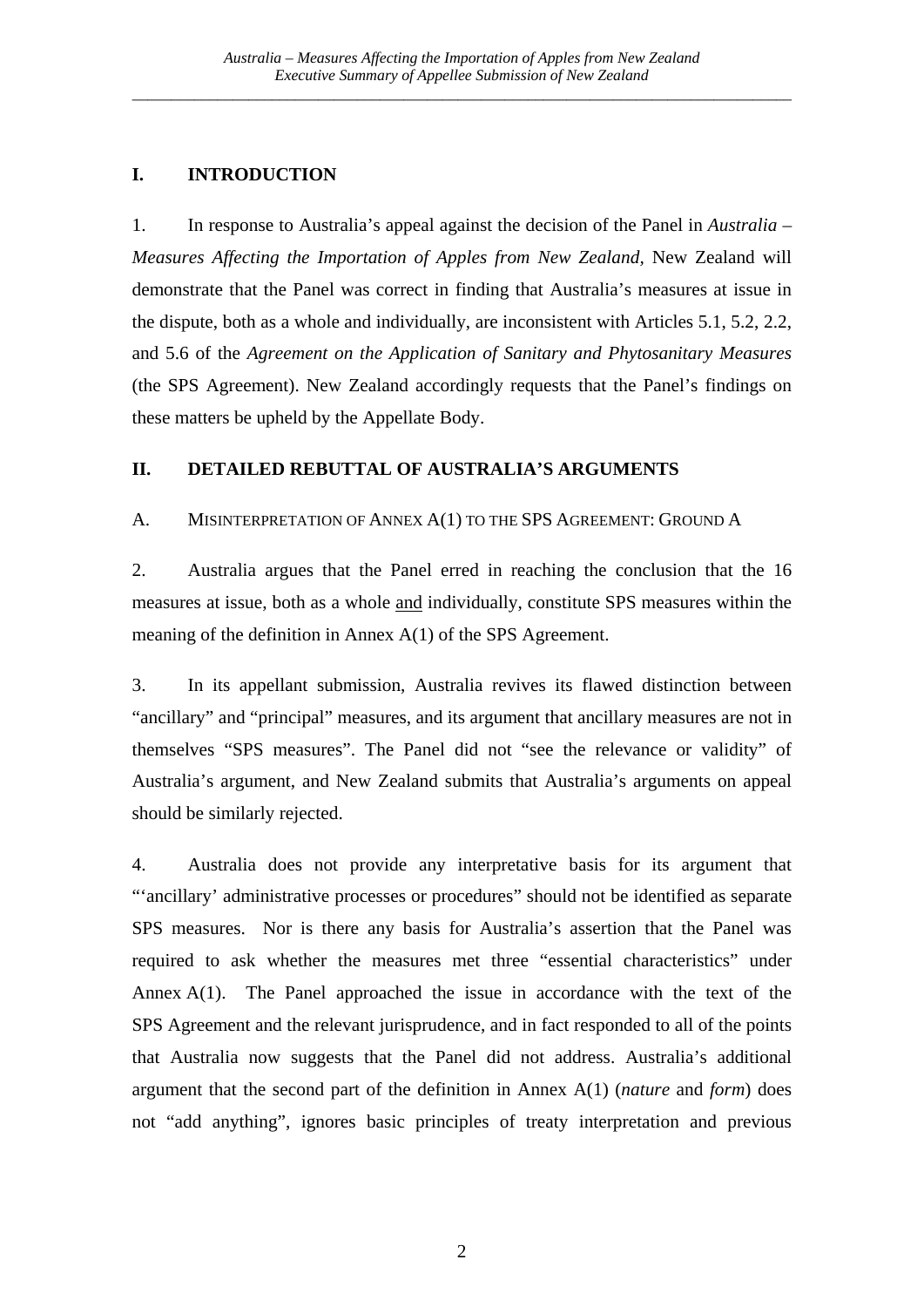jurisprudence. Australia's efforts to carve so-called "ancillary" measures out from the disciplines of the SPS Agreement should be rejected.

### B. MISINTERPRETATION AND MISAPPLICATION OF ARTS 2.2, 5.1, AND 5.2: GROUND B

5. In appealing the Panel's finding under Articles 5.1, 5.2, and 2.2, Australia claims that, rather than apply the guidance of the Appellate Body in *US/Canada – Continued Suspension* (which the Panel did), the Panel should have applied a different test devised by Australia. The new test proposed by Australia (that expert judgement falls within "a range considered legitimate by the standards of the scientific community") is simply the latest incarnation of Australia's efforts to shield the IRA from effective review.

6. Australia seeks support for its reformulation of *US/Canada – Continued Suspension* in Articles 2.2, 5.1, 5.2, 5.3 of the SPS Agreement and in ISPM No. 2 and ISPM No. 11. But none of these provisions justify a departure from the Appellate Body's clear guidance, or support reading down the obligations in the SPS Agreement. All risk assessments involve a degree of scientific uncertainty and expert judgement. The requirement under the third criterion in *US/Canada – Continued Suspension* (that reasoning in a risk assessment is "objective and coherent" and conclusions "find sufficient support in the scientific evidence") applies equally to reasoning and conclusions that are based in part on expert judgement. As recognised by the Panel in this case, a claim to have relied on expert judgement cannot shelter a risk assessment from review.

7. In reformulating *US/Canada – Continued Suspension* Australia relies on four flawed propositions. The first proposition, that the third criterion in *US/Canada – Continued Suspension* applies only to conclusions 'ultimately reached" and not "intermediate conclusions", has no basis in the jurisprudence. Moreover, under the IRA the "ultimate conclusion reached" is no more than a combination of intermediate conclusions. Thus Australia is effectively arguing that significant parts of the IRA cannot be reviewed. The second proposition, that the third criterion should be rewritten to ask whether the expert judgement "was within a range that could be considered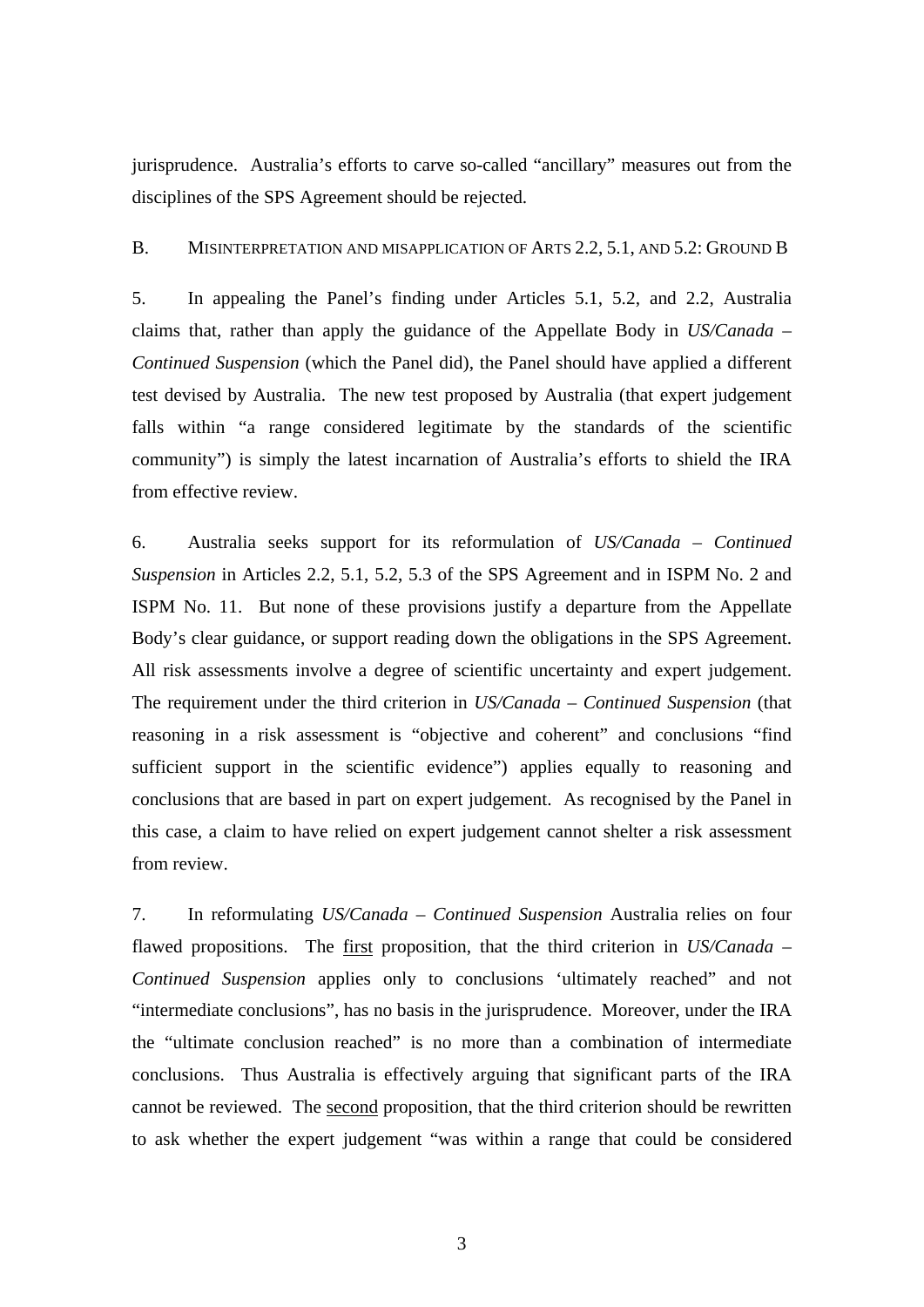legitimate by the standards of the scientific community", finds no support in the jurisprudence, and severs the link between the scientific evidence relied upon and the reasoning and conclusions in a risk assessment. Yet the "sufficiency" of this relationship lies at the heart of Articles 5.1 and 2.2. Australia's third proposition, that the Panel was required and failed to assess "materiality" either cumulatively or at individual steps, overlooks the fact that the Panel appropriately considered the effects of the numerous flaws in the IRA. The fourth proposition, that the Panel imposed a "freestanding transparency obligation" distorts what the Panel actually did, namely, indicated that where there is no apparent relationship between the scientific evidence and conclusions in a risk assessment, simply claiming that "expert judgement" has been applied does not render the assessment "objectively justifiable".

8. Australia sets out a number of examples of the Panel's findings in relation to fire blight and ALCM. Australia claims that these examples show that the Panel failed to consider whether the IRA's conclusions were within the range that could be considered legitimate by the standards of the scientific community, failed to assess the materiality of the purported flaws in the IRA and, with respect to fire blight, misapplied the required standard of scientific "sufficiency". Australia's claims are based on its flawed interpretation of *US/Canada – Continued Suspension* and a misunderstanding of the Panel's essential findings.

9. Australia's assertion that the Panel failed to assess materiality is simply incorrect and amounts in effect to a claim that the Panel failed to conduct a *de novo* review. In any event, contrary to Australia's assertions, the Panel was very clearly focused on the issue of materiality and, throughout its analysis, considered the flaws it found in the IRA's risk assessment relating to fire blight and ALCM to be material, whether considered alone or cumulatively. Nor has Australia demonstrated that the Panel failed to engage with any significant evidence that was favourable to Australia.

10. Australia also claims that "the Panel's findings that the intermediate conclusions drawn in the course of the IRA's analysis of fire blight are flawed are, in fact, not well founded and the Panel has erred in significant respects." But in respect of this claim too,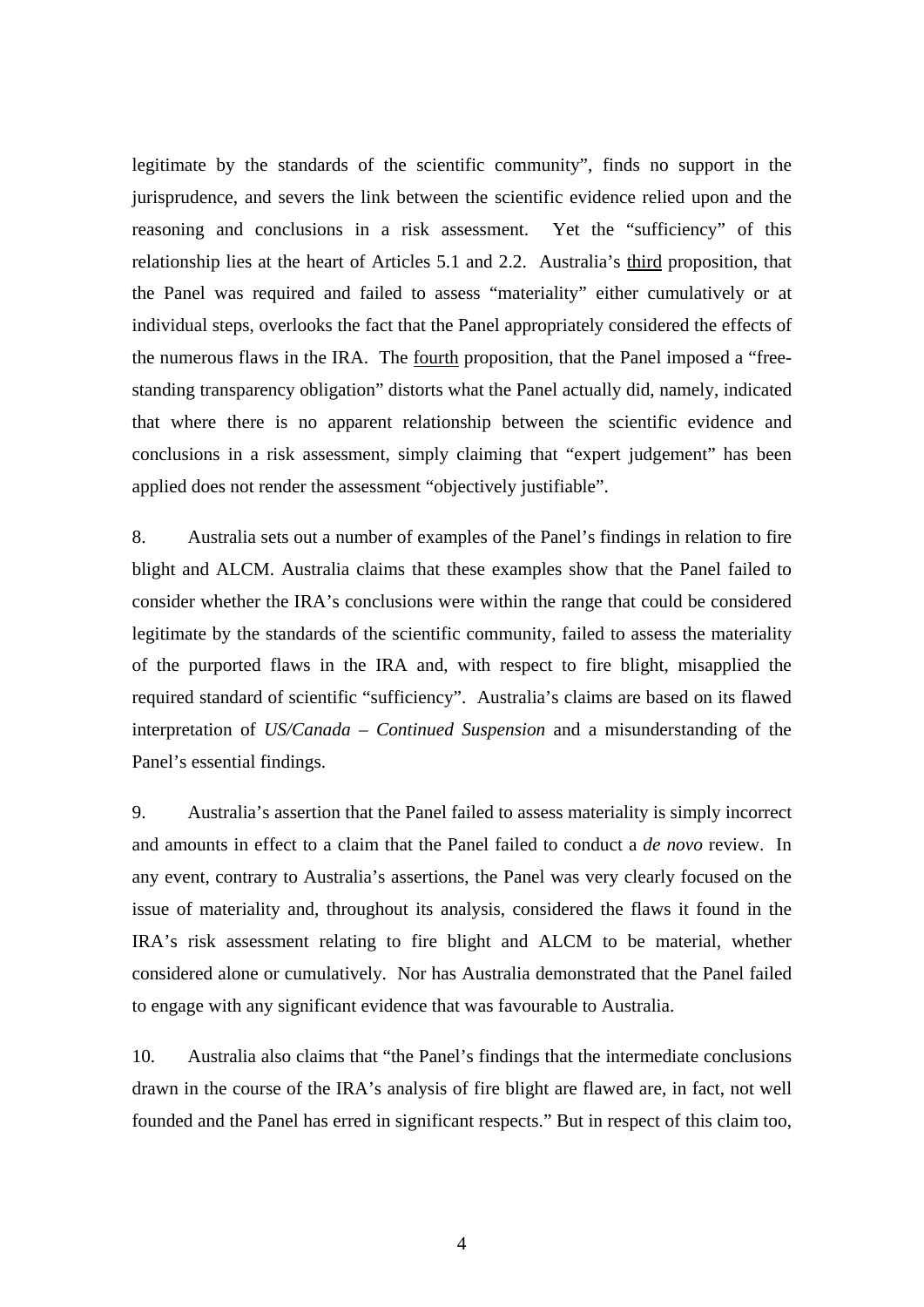Australia has failed to establish any "errors of interpretation and application" in the Panel's analysis of the IRA's assessment of fire blight.

#### C. FAILURE TO MAKE AN OBJECTIVE ASSESSMENT: GROUND C

11. Australia's claims that the Panel failed to make an "objective assessment of the matter" under Article 11 of the DSU, because it did not understand the "matter before it", and "failed to engage with all of the important evidence", should be rejected. The Panel both understood the matter and engaged appropriately with the evidence. Moreover, Australia's submissions under Article 11 ignore the jurisprudence establishing that a panel has a substantial margin of discretion as trier of fact. Australia's arguments also overlook the fact that the expert testimony strongly supports New Zealand's case that the IRA is not objectively justifiable.

12. Australia claims that the Panel disregarded "important evidence" relating to fire blight and ALCM and that this constitutes a failure to make an objective assessment of the facts, contrary to Article 11 of the DSU. However, the Panel did not disregard expert testimony that was favourable to Australia's case. Rather, even according to the test Australia itself articulates, the Panel carefully demonstrated that it understood the "matter before it" and that it engaged with all the evidence before it that was relevant to that matter. Furthermore, Australia has misconstrued the experts' comments by taking them out of context.

13. Accordingly, Australia has not demonstrated any failure by the Panel to make an objective assessment of the facts in relation to its analysis of the IRA's conclusions on fire blight or ALCM.

14. Australia's claim that the Panel failed to understand the interval of 0 to  $10^{-6}$ (zero to one in a million) with a mid-point of one in two million when a uniform distribution is used, should be rejected.

15. Australia suggests that the Panel was wrong to focus on the lack of "definitional correspondence" between the term "negligible" (an event that "would almost certainly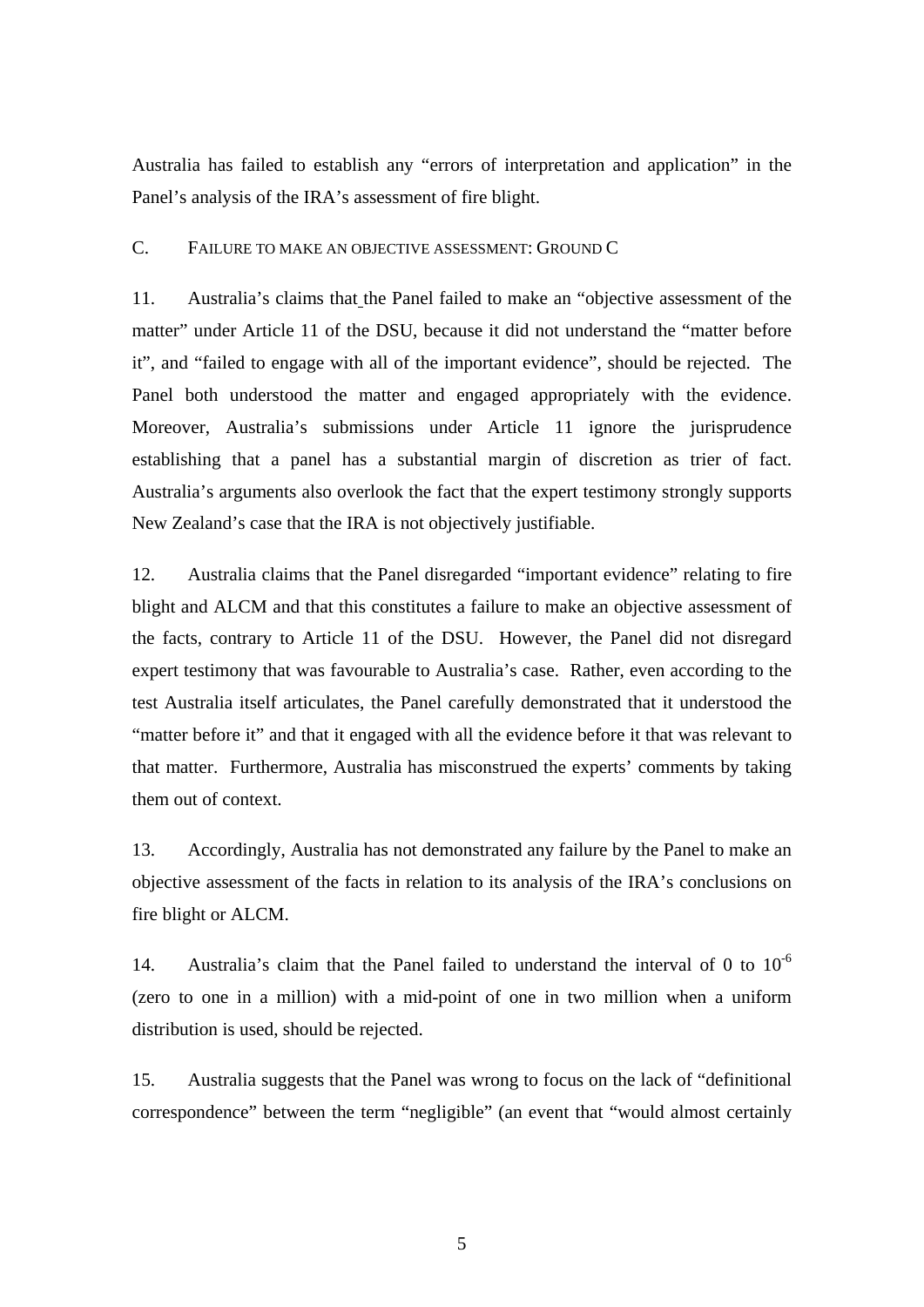not occur") and its "corresponding" interval in Table 12 of the IRA. This ignores how the interval was used in the IRA. The "negligible" interval, assigned (without deviation) to over a third of all the intervals used, modelled the lowest probability events considered in the IRA. The IRA provides no assessment of why this interval (transposed directly from a different context), which predicts an event occurring on average once in every two million apples, is appropriate to model negligible events, when 150 million apples are predicted to be imported each year. The Panel correctly noted that the midpoint is "a relatively high probability value" and that the negligible interval combined with a uniform distribution "would tend to overestimate the likelihood of such negligible events". The Panel recognised that the lack of correspondence between the term "negligible" and the interval and distribution used to represent it, constitutes a fundamental flaw in the IRA.

16. Australia's suggestion that the Panel did not understand that the relevant "population" varied at different steps in the pathway, is directly contradicted by Australia's own statements to the Panel. Similarly, there is nothing to suggest that the Panel believed that the negligible interval always represented events "occurring relatively frequently each year". Rather, the Panel correctly found that it "results in the likelihood of so-called 'negligible' events estimated to occur more frequently" than should be the case for events that would "almost certainly not occur". Finally, Australia's suggestion that the Panel dealt with this flaw "in the abstract" ignores the critical role this interval plays in the IRA.

D. MISINTERPRETATION OR MISAPPLICATION OF ARTICLE 5.6: GROUND D.

17. Australia's claim that the Panel misapplied the burden of proof is based on the flawed contention that the Panel's conclusions on Article 5.6 relied "virtually entirely" on its findings under Article 5.1. This ignores the second step in the Panel's two-step analysis where the Panel assessed whether New Zealand has raised a presumption, not specifically rebutted by Australia, that its alternative measure meets ALOP.

18. The Panel considered New Zealand's argument that "there is no scientific evidence that mature, symptomless apples can provide a pathway" for fire blight, and